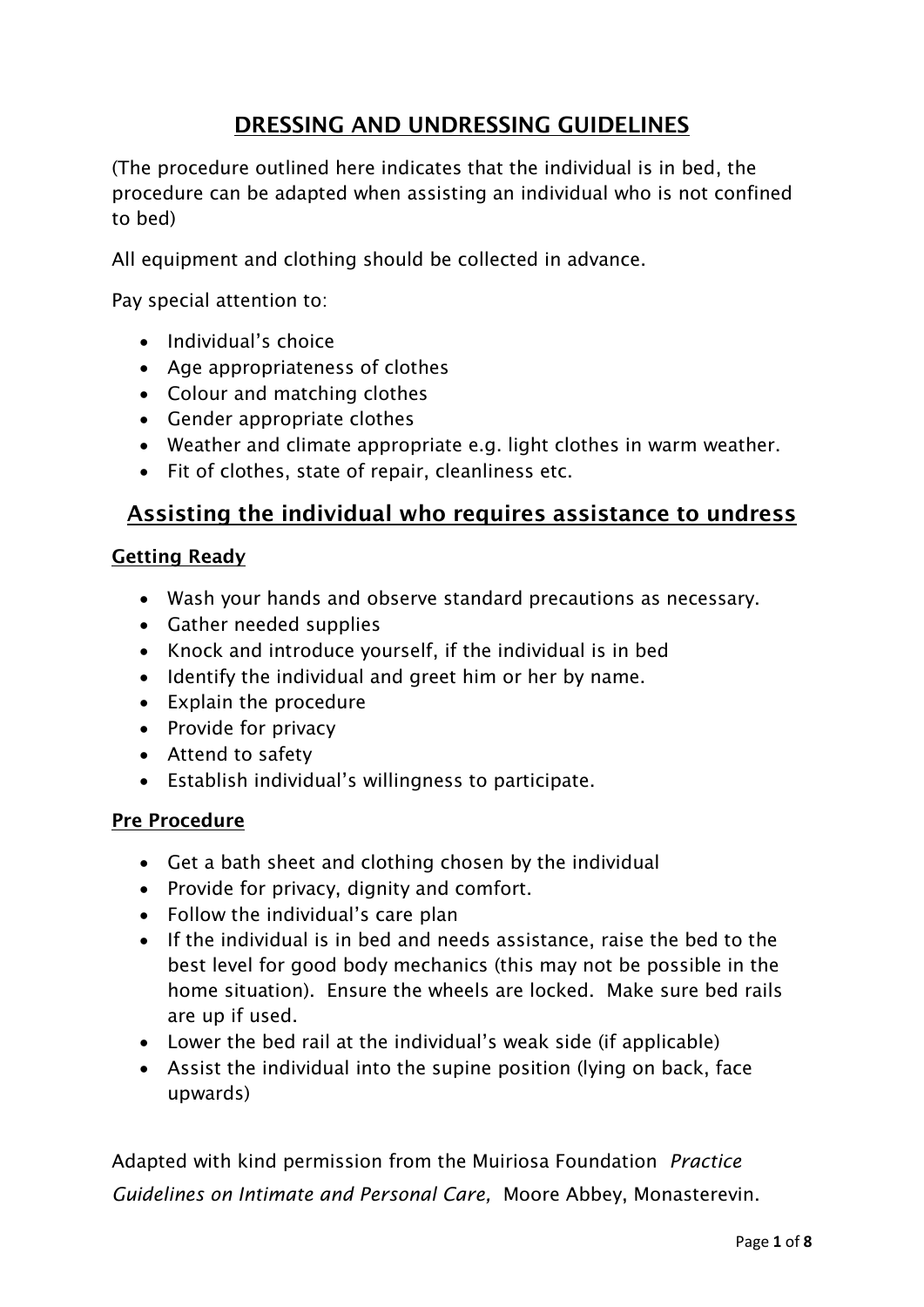- Cover the individual with the bath sheet. Fold bed linen down to the foot of the bed.
- **Do not expose the individual during the activity**

## **Procedure**

Removing garments that fasten to the back

- Gently lift the individuals head and shoulders and gather the top and bottom of the garment together at the individual's neck.
- Undo buttons, zippers, ties or snaps
- Working with the individual's strongest side first, gently remove the arm from the garment by sliding the garment down the arm.
- Repeat with the other arm.
- If it is not possible to lift the individual's head and shoulders, roll the individual on to his/her side facing away from you. Working with the individual's strongest side first, gently remove the arm from the garment. Roll the individual on to his or her other side facing you and remove the other arm from the garment.
- Remove garment completely by lifting it over the individuals head.

Removing garments that fasten to the front

- Undo any fasteners such as buttons, zippers, snaps or ties.
- To remove the top, gently lift the individual's head and shoulders.
- Working with the individual's strongest side first, gently remove the arm from the garment by sliding the garment over the shoulder and down the arm.
- Gather the garment behind the individual and remove the garment completely by sliding the other sleeve over the weak shoulder and arm.
- Do the following if you cannot raise the individual's head and shoulders
	- 1. Turn the individual's head towards you. Tuck the removed part of the garment under the individual.
	- 2. Turn him or her onto the side away from you.
	- 3. Pull the side of the garment gently, out from underneath the individual. Make sure he/she is not lying on it when supine.
	- 4. Return the individual to the supine (lying on back) position
	- 5. Remove the garment from the weak side (if applicable)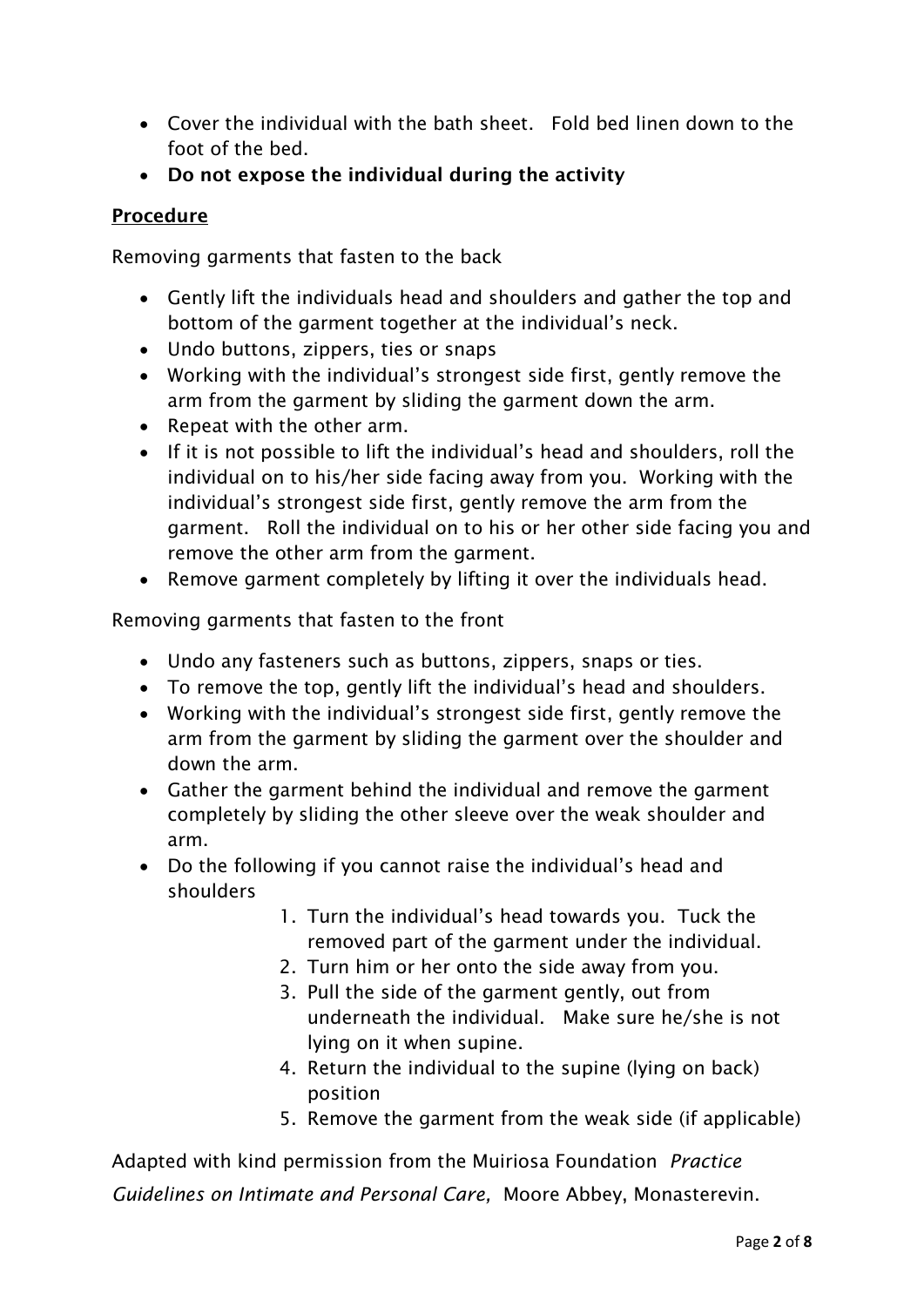Remove pullover garments

- Undo any buttons, zippers, ties or snaps
- Remove the garment from the strong side (if applicable)
- Raise the head and shoulders. You may need to turn the individual on to the side away from you. Bring the garment up to the individual's neck.
- Remove the garment from the individuals weak side if applicable
- Bring the garment over the individual's head
- Position him/her in the supine position.

Remove pants/underpants or slacks / trousers

- Remove the individuals footwear and socks
- Assist the individual into the supine position
- Undo buttons, zippers etc.
- Remove a belt if worn
- Ask the individual to lift their buttocks off the bed if possible. Slide the garment down over the hips and buttocks. Have the individual lower the buttocks.
- If the individual cannot raise their hips off the bed
	- **Turn the individual towards you**
	- Slide the garment off the hips and buttocks on the strong side (if applicable)
	- **Turn the individual away from you**
	- Slide the garment off the buttocks on the weak side.
- Slide the garment down over the feet.

Assist the individual to dress as per dressing procedure

Assist the individual out of bed if he/she is to be up. Cover the individual and remove bath sheet if the individual is to remain in bed.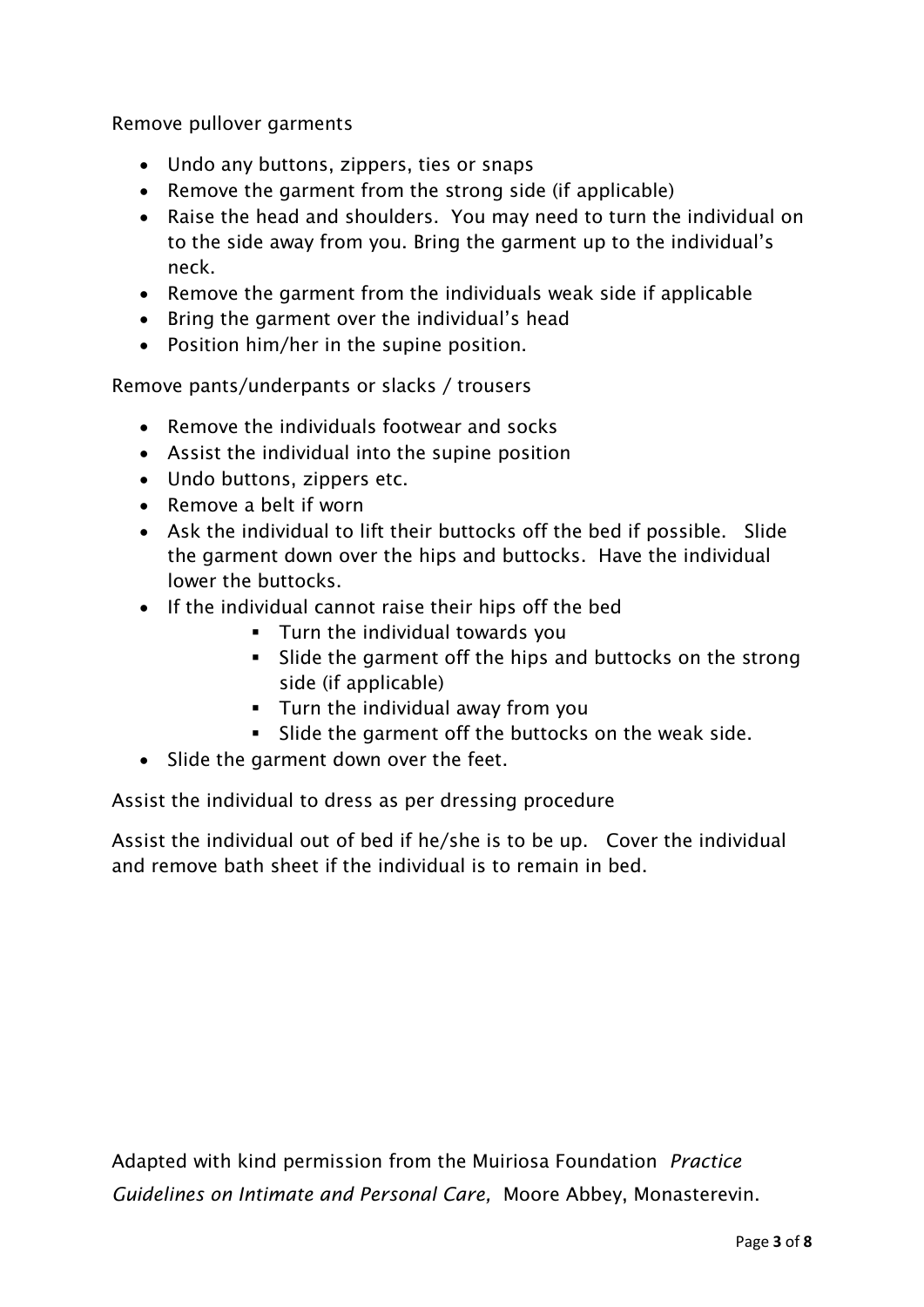## **Finishing up**

Provide for comfort

- Ask the individual if he/she is comfortable
- Ask the individual if there is anything else you can do for him/her

Complete a safety check

- Lower the bed to its lowest position
- Raise or lower bed rails. Follow the individual's care plan
- Ensure assistive devices are within reach, walker, walking stick, wheelchair etc.
- Floors are free of spills and clutter
- Wash your hands as per local Hand Hygiene Policy

Clean and replace equipment, utensils

- Follow local policy for soiled linen (Cleaning and Disinfection Policy and Laundry Policy)
- Wash hands as per local Hand Hygiene Policy

#### **What you Document**

- Date and Time
- Type of care provided
- Any unusual observations (rashes, bruising etc)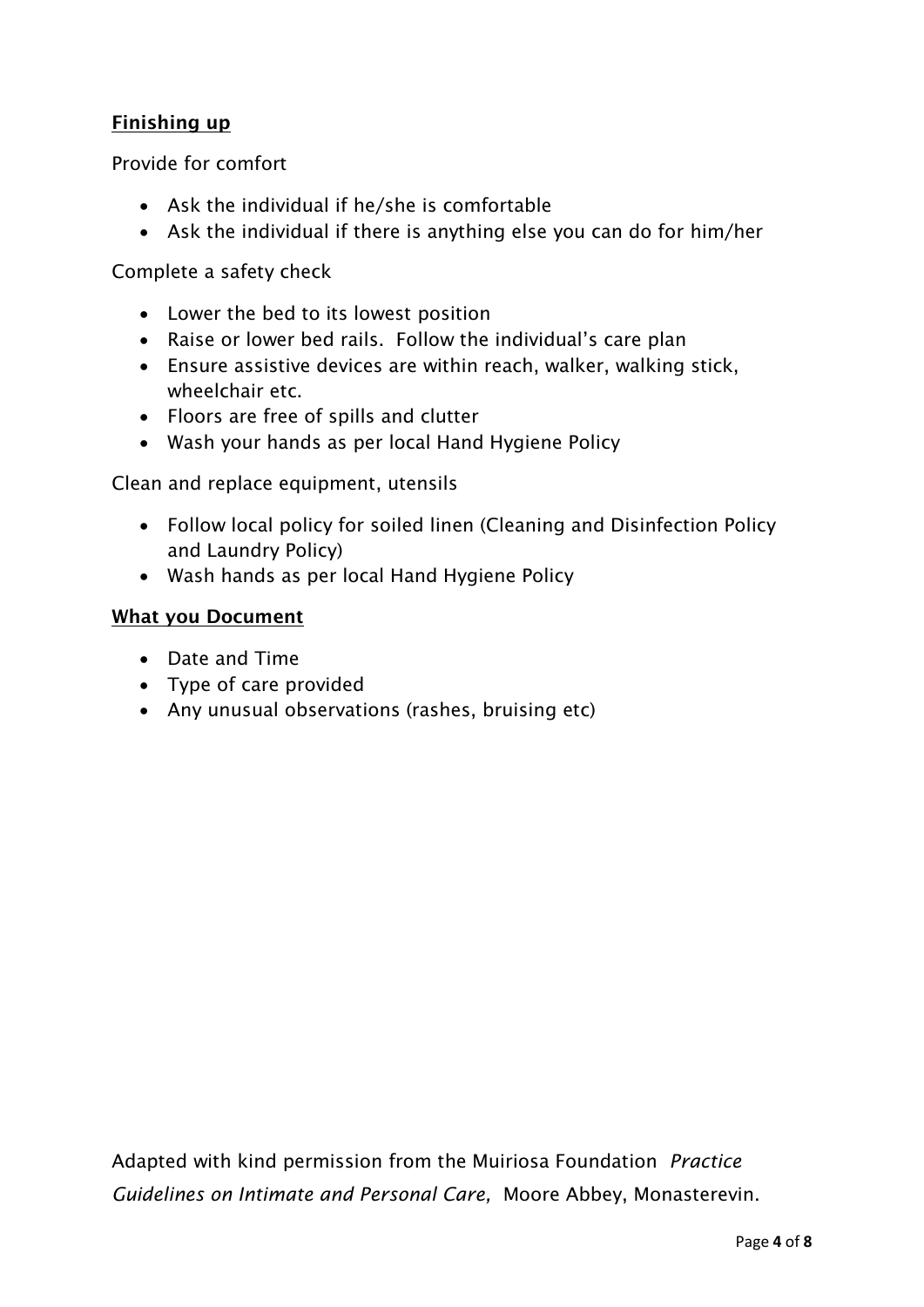# **Assisting the individual who requires assistance to dress**

## **Getting Ready**

Collect bath sheet and necessary clothing and follow *getting ready* instructions for undressing.

#### **Pre Procedure**

As per instructions for undressing

#### **Procedure**

Assist the individual by putting on his or her undergarments

#### **Underpants**

- Facing the foot of the bed, gather the underpants together at the leg opening and at the waistband
- Working with one foot at a time, slip first one foot and then the other through the waistband and through the leg opening.
- Slide the underpants up the individual's legs as far as they will go, then ask the individual to lift his or her buttocks off the bed.
- Gently slide the underpants over the buttocks.
- If the individual cannot raise his/her buttocks off the bed help the individual to roll first to his or her strong side, allowing you to pull the underpants up on the weak side. Then roll the individual on to his/her weak side and finish pulling the underpants up. Adjust the underpants so that they fit comfortably.

#### **Bra**

- Working with individual's weak side first, slip the arms through the straps and position the straps on the shoulders so that the front of the bra is covering the individuals chest.
- Ensure the straps are not twisted
- Adjust the cups of the bra over the individual's breasts
- Raise the individuals head and shoulders and help the individual to lean forward so that you can fasten the bra at the back. If back fastening

## **Undershirt**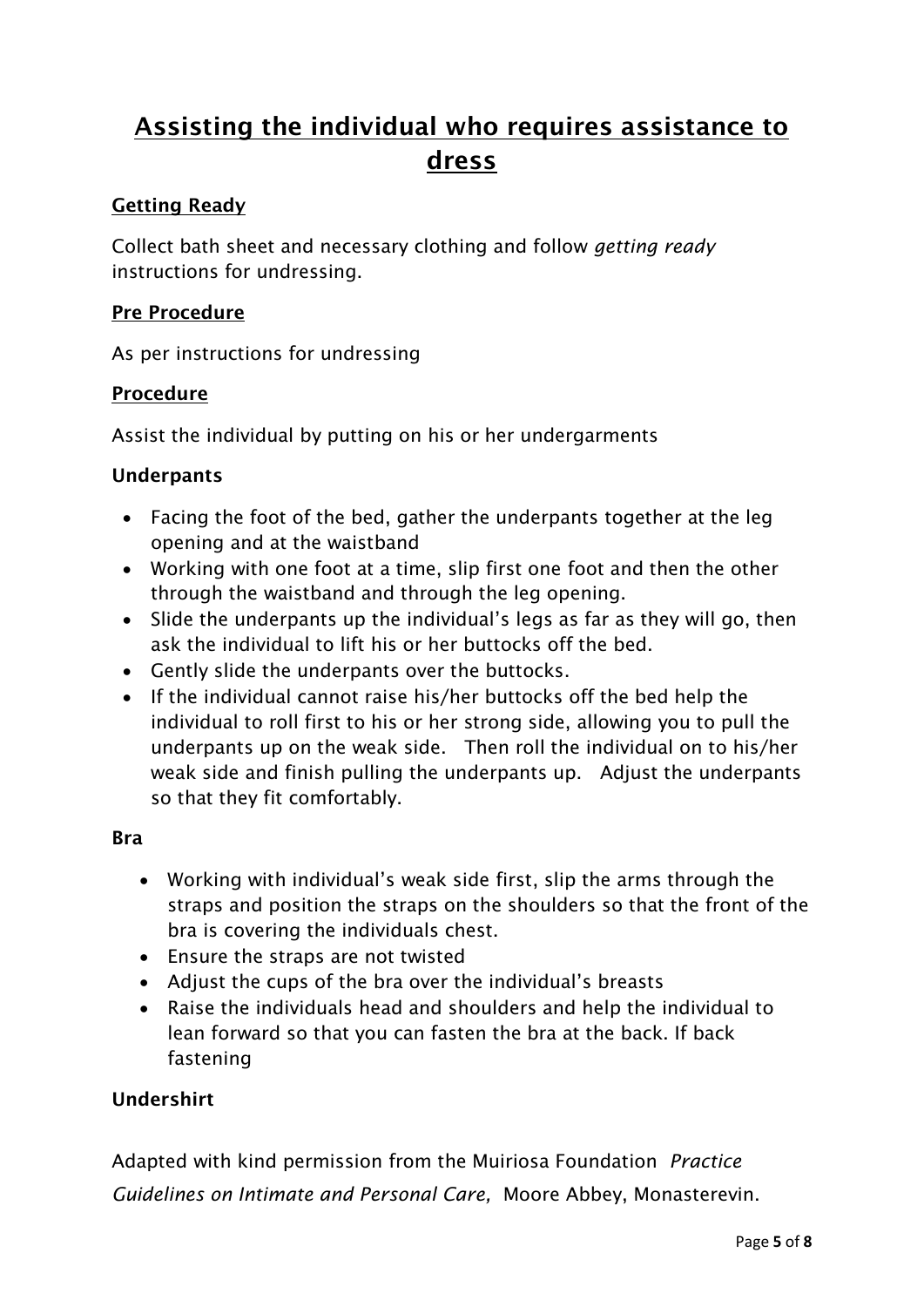- Facing the head of the bed gather the top and bottom of the undershirt together at the neck opening
- Place the undershirt over the individuals head
- Working with the individual's weak side first, slip the arms through the arm openings
- Raise the individuals head and shoulders and help the individual to lean forward so that you can pull the undershirt down, smooth out any wrinkles.

#### **Pants/slacks/trousers**

Assist the individual with putting on his or her outerwear

- By following the same procedure for putting on underpants
- Fasten any buttons or zippers, snaps or ties.

#### **Shirts and sweaters/jumpers that fasten in the front**

- Face the head of the bed, place your hand and arm through the wristband of the garment.
- Working with the individual's weak side first, gently grasp the individuals hand and slip the garment off your hand and arm, gently guide the individual's arm into the sleeve.
- Pull the sleeve up adjusting it at the shoulder
- Raise the individual's head and shoulders and help the individual to lean forward so that you can bring the other side of the garment around the back of the individual's body
- Guide the individual's strong arm into the sleeve of the garment.
- Fasten any buttons, zippers, snaps or ties.

#### **Sweatshirts and pullover sweaters/jumpers**

- Assist the individual with putting on a sweatshirt or pullover sweater by following the same procedure as that used for putting on an undershirt
- Fasten any buttons, zippers, snaps or ties.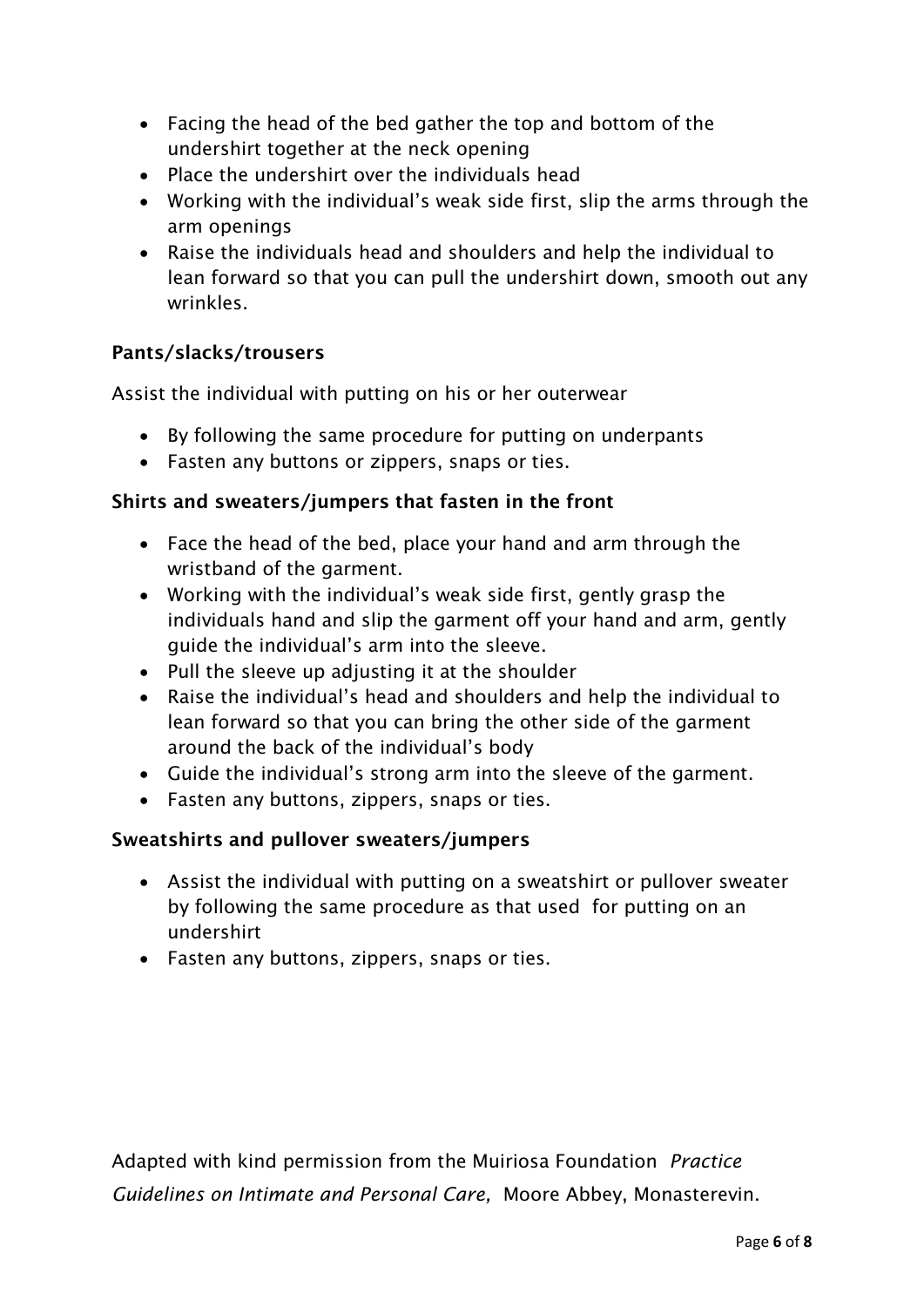## **Blouses that fasten at the back**

 Work as for garments that fasten at the front except put both arms into the sleeves and fasten zippers, buttons, snaps or ties down the back.

Assist the individual putting on footwear

#### **Socks or knee high socks (ensure matching Pair)**

- Gather the sock or stocking, bringing the toe area and the opening together
- With the toe area facing up slip the sock or stocking over the individual's foot
- Smooth the heel of the sock or stocking over the individual's heel, and pull the sock or stocking up into position.
- Adjust for comfort
- Repeat for the other foot

#### **Shoes or slippers (ensure matching pair)**

- If the shoes have laces, loosen them completely to make it easier to slip the shoe onto the foot.
- Guide the individual's foot into the shoe or slipper
- A shoehorn may be used to help ease the individual's heel into the shoe
- Make sure that the foot is seated properly into the shoe
- Socks or stockings should not be bunched at the toe
- If necessary tie the shoe or fasten the Velcro fasteners securely

If the individual will be remaining in bed and bed rails are in use, return the bedrails to the raised position

Raise the head of the bed as the individual requests.

Gather the removed garments and place them in the linen bag.

#### **Finish Up**

Finish up as for dressing the individual i.e.

- 1. Provide for comfort
- 2. Complete a safety check
- 3. Clean and replace equipment